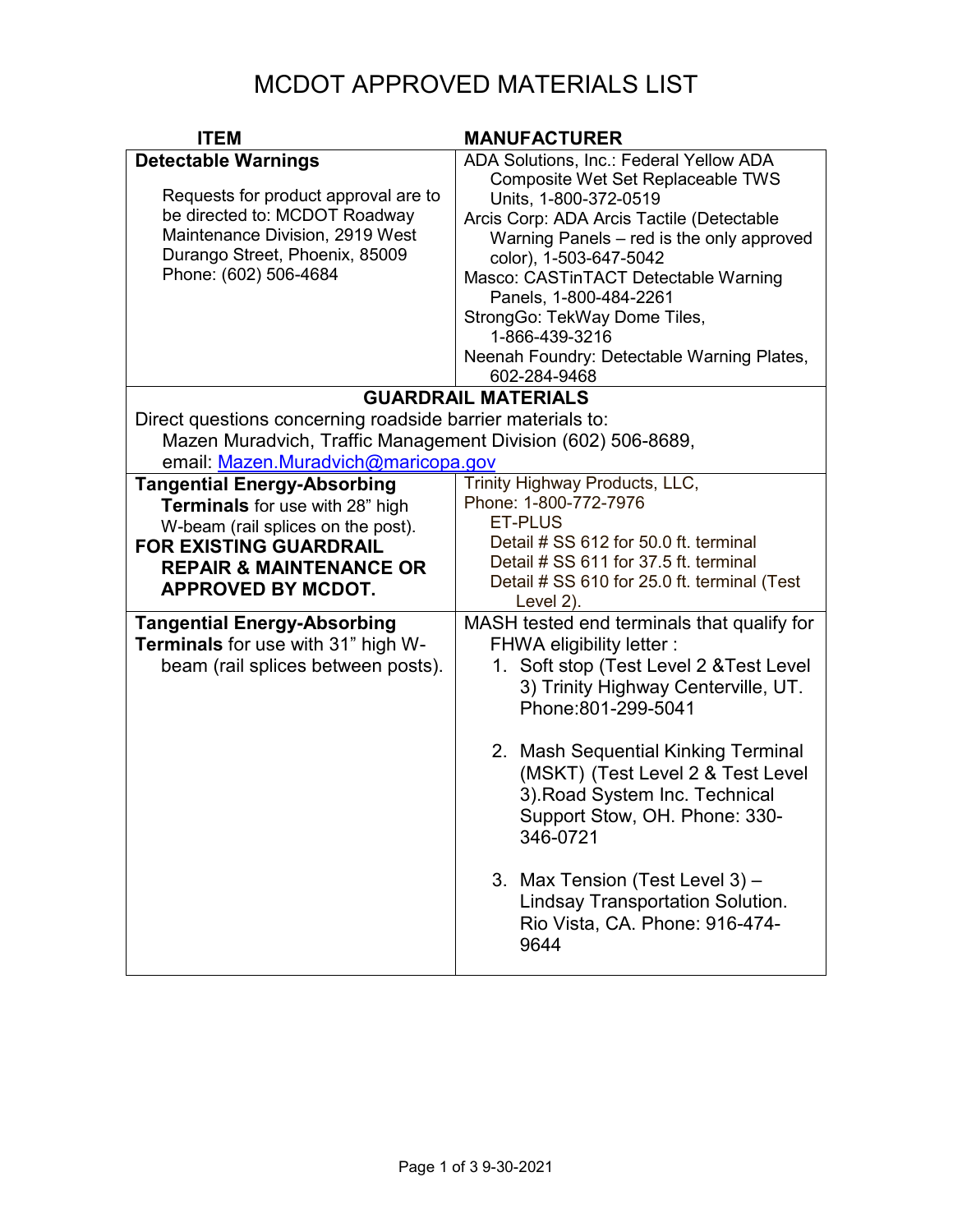## MCDOT APPROVED MATERIALS LIST

| <b>ITEM</b>                                              | <b>MANUFACTURER</b>                      |
|----------------------------------------------------------|------------------------------------------|
| <b>Attenuation Device: Redirective</b>                   | MASH tested crash cushions that qualify  |
| <b>Crash Cushions</b>                                    | for FHWA eligibility letter :            |
|                                                          | 1- Quad Guard M10 (TL3 &TL2).            |
|                                                          | Trinity Highway, Chicago, IL.            |
|                                                          | Phone: 888-323-6374                      |
|                                                          |                                          |
|                                                          | 2- Smart Cushion MASH TL3 & TL2.         |
|                                                          | Hill and Smith. Columbus, Ohio.          |
|                                                          | Phone: (614) 340-6294                    |
|                                                          |                                          |
|                                                          | NCHRP-350.TRACC (Family of Crash         |
|                                                          | Cushion) Trinity Highway,                |
|                                                          | Phone: 888-323-6374                      |
| <b>Hot Dipped Galvanized Steel</b>                       | Natina Products, LLC: Natina®Steel,      |
| <b>Surface Treatment for use on</b>                      | 1-877-762-8462                           |
| guardrail installations (Proposed                        |                                          |
| locations for use require MCDOT's                        |                                          |
| prior approval.) This treatment has                      |                                          |
| been approved by Trinity Highway                         |                                          |
| and RSI for use on NCHRP & MASH                          |                                          |
| terminals.                                               |                                          |
|                                                          |                                          |
|                                                          | <b>TRAFFIC SIGNAL MATERIALS</b>          |
| Direct questions concerning traffic signal materials to: |                                          |
| Efren Guevara, Traffic Signal Branch (602) 506-8660,     |                                          |
| email: efren.guevara@maricopa.gov                        |                                          |
| <b>Cabinet and Controller Assembly</b>                   | Econolite TS-2, Type 1, (Plug n Go) with |
|                                                          | RS 77 cabinet, Cobalt Controller         |
| Conduit warning tape                                     | Presco                                   |
| Elec. Service Pedestal                                   | Tesco Cat. No. 26-000 (standalone meter) |
|                                                          | Tesco Cat. No. 27-22 meter/BBS           |
|                                                          | Combination                              |
| <b>Intersection Lighting Luminaires</b>                  | GE (GE-M250A2)                           |
|                                                          | <b>ITT</b>                               |
|                                                          | COOPER (OVH-E03 LED E U SL3 AP) -        |
|                                                          | 45' roadway width                        |
|                                                          | COOPER (OVH E04 LED E U SL3 AP) -        |
|                                                          | 100' roadway width                       |
|                                                          | Signfy/Phillips                          |
|                                                          | RFM-72W32LED-4K-G2-R3M-UNV-DMG-          |
|                                                          | FAWS-PH9-RCD7-GY3 45' Roadway            |
|                                                          | Width                                    |
|                                                          | RFM-90W40LED-4K-G2-RM3-UNV-DMG-          |
|                                                          | FAWS-PH9-RCD7-GY3 100' Roadway           |
|                                                          |                                          |
|                                                          | Width                                    |